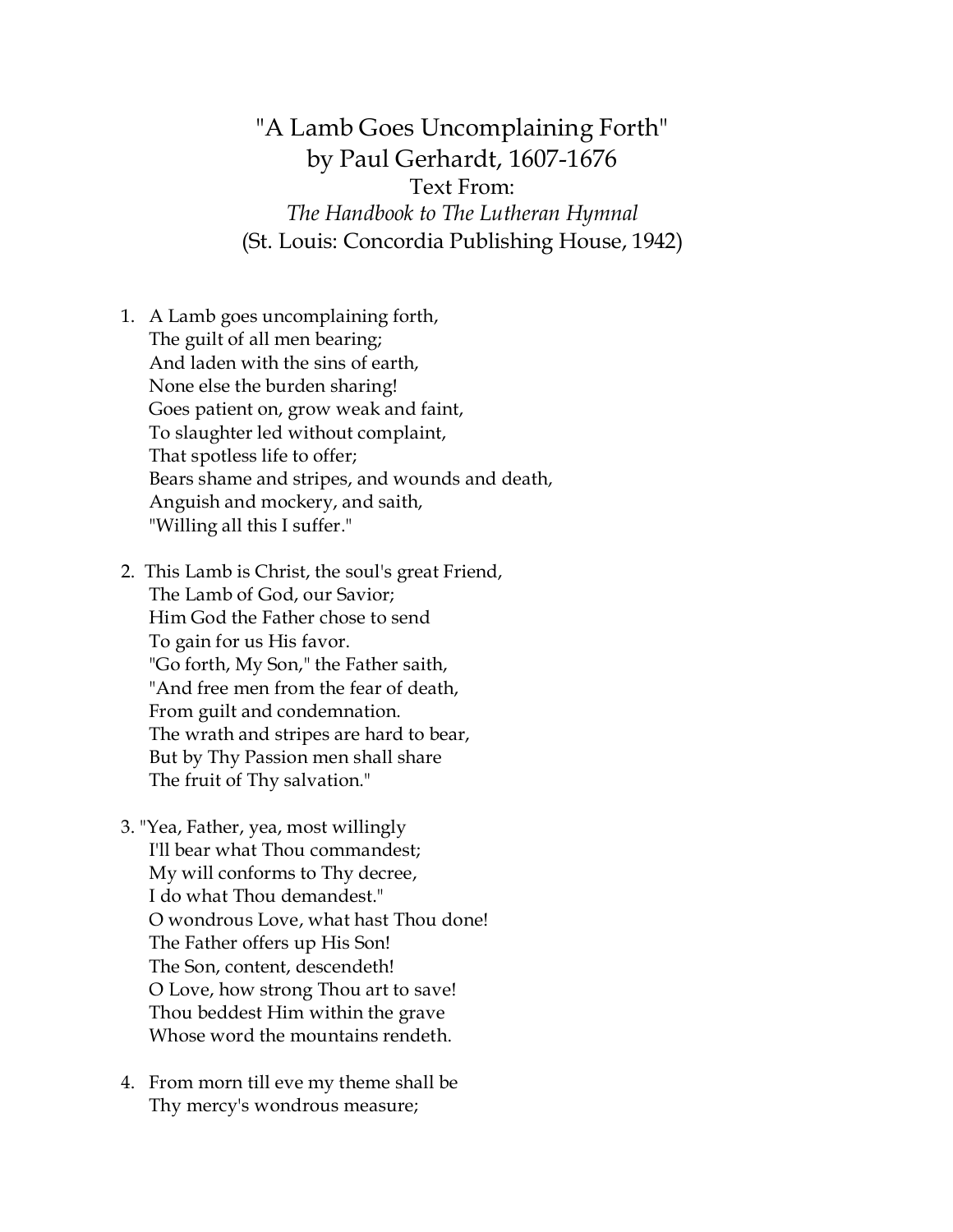To sacrifice myself for Thee Shall be my aim and pleasure. My stream of life shall ever be A current flowing ceaselessly, Thy constant praise outpouring. I'll treasure in my memory, O Lord, all Thou hast done for me, Thy gracious love adoring.

- 5. Of death I am no more afraid, New life from Thee is flowing; Thy cross affords me cooling shade When noonday's sun is glowing. When by my grief I am opprest, On Thee my weary soul shall rest Serenely as on pillows. Thou art my Anchor when by woe My bark is driven to and fro On trouble's surging billows.
- 6. And when Thy glory I shall see And taste Thy kingdom's pleasure, Thy blood my royal robe shall be, My joy beyond all measure. When I appear before Thy throne, Thy righteousness shall be my crown,- With these I need not hide me. And there, in garments richly wrought As Thine own bride, I shall be brought To stand in joy beside Thee.

Notes:

 Hymn #142 from the Handbook to The Lutheran Hymnal Text: Is. 53: 7 Author: Paul Gerhardt, 1648, cento Translated by: composite Titled: Ein Laemmlein geht Tune: An Wasserfluessen Babylon 1st Published in: "Deutsch Kirchenamt" Town: Strassburg, 1525

\_\_\_\_\_\_\_\_\_\_\_\_\_\_\_\_\_\_\_\_\_\_\_\_\_\_\_\_\_\_\_\_\_\_\_\_\_\_\_\_\_\_\_\_\_\_\_\_\_\_